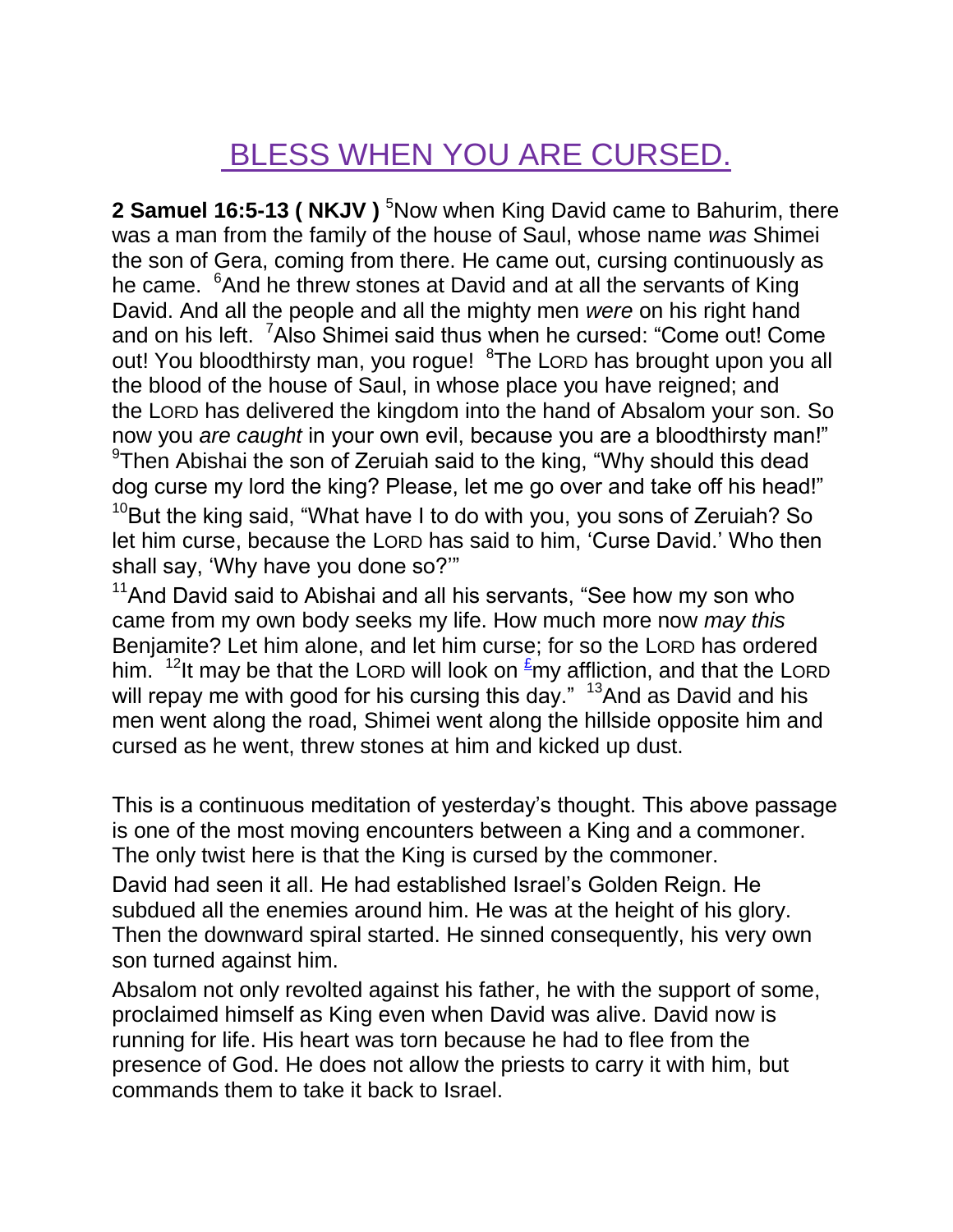David is thus walking barefoot, humiliated crushed and exhausted. At this moment Shimei An ordinary citizen, starts to rail against David , throwing sand and stones at David the anointed King of Israel. The whole entourage of David is shocked beyond words. How did Shimei dare to curse David, not only curse, he also throws sand and stones.

Living in South India, we know the enormity of the action when someone curses along with throwing sand. This would be dreaded by those who believe in curses.

But it is here we see, David"s godliness shining forth. His commander Abishai is too shocked and he almost pulled out his sword to cut off Shimei"s head, calling him as a dead dog.

But surprisingly, David is angry with Abishai and not with Shimei. With such maturity and spiritual candour, David tells, "So let him curse, because the LORD has said to him, "Curse David." Who then shall say, "Why have you done so?"" With a slight nod of his head, David could have seen him dead, dead as a dog. But he keeps walking quietly and Shimei walks after him, cursing continuously.

David looking back at his event filled life, knew that even a word of insult will not reach his heart if the Lord had not allowed it. He knew it was the test of God in his life. He chose to keep quiet and look inward.

But he takes that curse to the Lord and says that the Lord can turn this curse to good. What a response to such a great humiliation!

This is so Christ like. David accepts Shimei"s curse and takes it to the Lord, saying the Lord may turn this to good. Sure enough the Lord did turn the curse for good.

When David returned the same road to Jerusalem to be the King again, he forgave Shimei who fell at his feet. But Solomon weeded him out later.

Sometimes those who are cursed are not always cursed and those who curse others do not always curse.